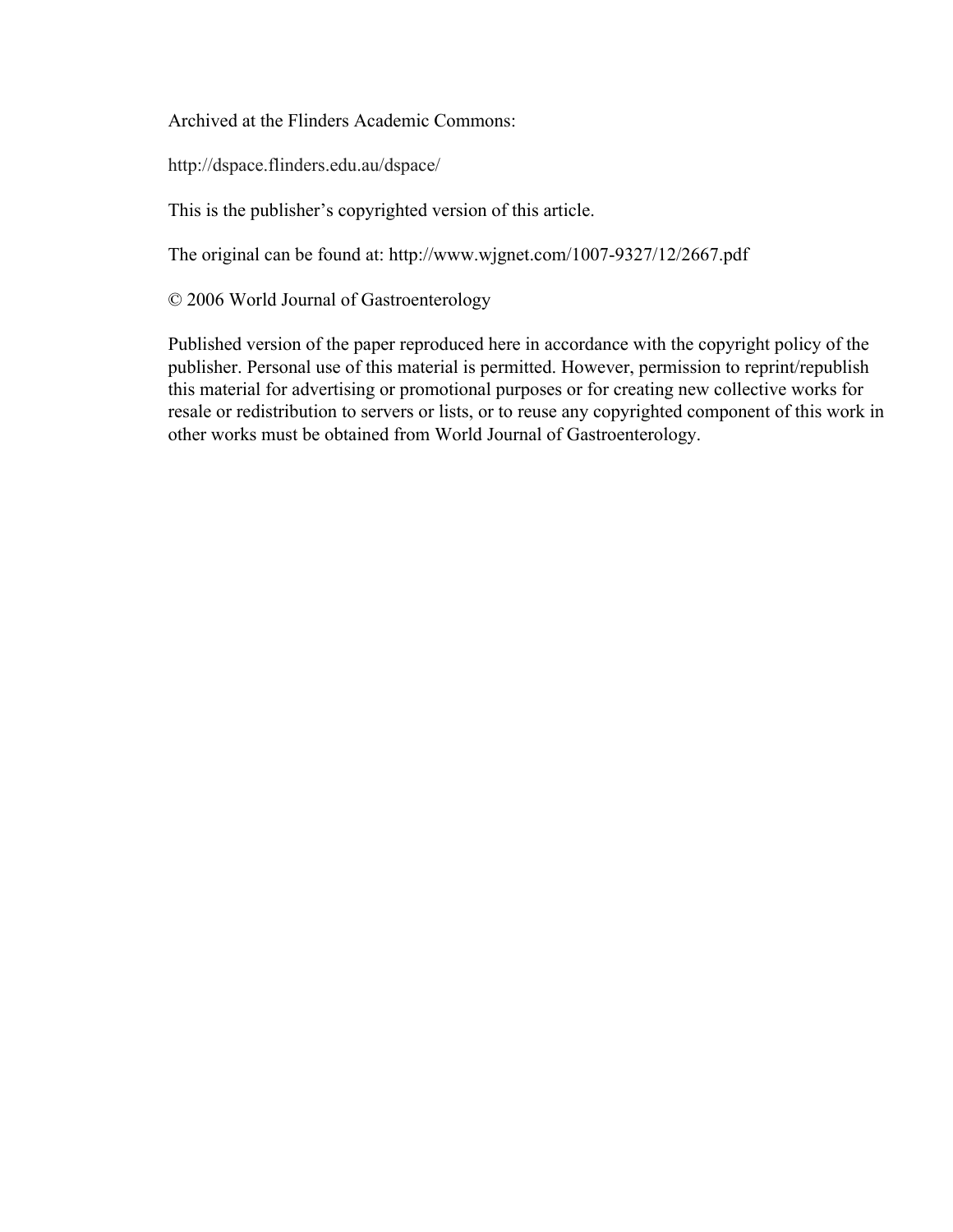

PO Box 2345, Beijing 100023, China *World J Gastroenterol* 2006 May 7; 12(17): 2667-2671 www.wjgnet.com *World Journal of Gastroenterology* ISSN 1007-9327 wjg@wjgnet.com © 2006 The WJG Press. All rights reserved.

 *TOPIC HIGHLIGHT*

**Andrew Seng Boon Chua, MD, Series Editor** 

# **Subtypes of functional dyspepsia**

Georgina Baker, Robert J Fraser, Graeme Young

Georgina Baker, Robert J Fraser, Graeme Young, Department of Gastroenterology, Repatriation General Hospital and Flinders Medical Centre, Australia

Correspondence to: Robert J Fraser, Department of Gastroenterology, Repatriation General Hospital and Flinders Medical Centre, Australia. robert.fraser@adelaide.edu.au

Telephone: +61-8-82769666

Received: 2006-03-03 Accepted: 2006-03-27

### **Abstract**

Functional dyspepsia is a common clinical condition characterised by chronic or recurrent upper abdominal pain or discomfort commonly associated with a variety of associated gastrointestinal symptoms and a normal endoscopy. To standardise research-based approaches, an initial categorisation of into sub groups was agreed to, based on clusters of symptoms. However the early expectation that these subgroups would be associated with distinct pathophysiologies amenable to specific therapy has not been realised. A classification based on the most troublesome symptom has been suggested but the utility of this is also unclear. More recent data suggest that some of the pathophysiologic dysfunctions may be associated with specific symptoms and so provide a better tool for grouping patients. But this approach remains incomplete as current insights into the pathogenesis are still too limited for this to be satisfactory. In conclusion, no classification provides for an adequate treatment-based approach to the syndrome of functional dyspepsia. As a consequence treatment remains largely empiric.

© 2006 The WJG Press. All rights reserved.

**Key words**: Functional dyspepsia; Classification; Subtypes; Symptoms; Pathophysiology; Management

Baker G, Fraser RJ, Young G. Subtypes of functional dyspepsia. World J Gastroenterol 2006; 12(17): 2667-2671

http://www.wjgnet.com/1007-9327/12/2667.asp

### **INTRODUCTION**

Dyspepsia is broadly defined by predominantly midline pain or discomfort located in the upper abdomen $<sup>[1]</sup>$ .</sup>

Although the term often implies a relationship with food ingestion and majority of patients have symptoms worsened by food<sup>[2]</sup> this is no longer essential. Dyspeptic symptoms occur commonly in the general community $\left[3\right]$ and constitute one of the most frequent reasons for referral to gastroenterologists<sup>[4]</sup>. Surveys suggest as many as 15%-20% of the population in Western countries experience dyspepsia over the course of one year<sup>[5]</sup>. During investigation of dyspepsia, three major structural causes are readily identifiable: peptic ulcer disease  $(10\%)$ , gastroesophageal reflux  $(20\%)$  with or without oesophagitis), and malignancy  $(2\%)^{[6]}$ . It is apparent that most (50%-70%) patients with chronic dyspepsia do not have a significant focal or structural lesion found at endoscopy. When symptoms are chronic or recurrent, but without an identifiable structural cause using standard diagnostic tests (usually endoscopy), the condition is usually labelled functional (or non-ulcer) dyspepsia<sup>[7]</sup>. Hence functional dyspepsia is a diagnosis of exclusion that implies that symptoms have been investigated without the demonstration of an organic or anatomical cause.

# **INITIAL APPROACHES TO CLASSIFICATION INTO SUBTYPES**

To standardise research studies amongst this heterogenous population of patients, a definition of functional dyspepsia was developed by consensus amongst a group of international experts. In addition to describing the nature of reported symptoms a temporal component of persistent or recurrent for 4 wk in a 3 mo period was included<sup>[1]</sup>. This was subsequently modified to include more than 12 wk in one year<sup>[8]</sup>. As many patients with a final diagnosis of functional dyspepsia presented with symptoms suggestive of specific diseases initial efforts to subcategorise the syndrome, proposed subdividing dyspepsia into symptom-based subgroups namely refluxlike, ulcer-like, dysmotility like and non-specified $[1]$ . The underlying expectation was that such subgroups would share common pathophysiology and might also respond to specific therapy. However, as is typical of a chronic condition, the manifestations of dyspepsia can be complex. Patients with upper abdominal discomfort frequently complain of a multiple of related symptoms. (Table  $1$ )<sup>[9]</sup>. Indeed population-based studies indicate that patients presenting with uninvestigated dyspepsia, have at least three dyspepsia symptoms; more than 80% have at least six and approximately half have eight or more<sup>[10]</sup>.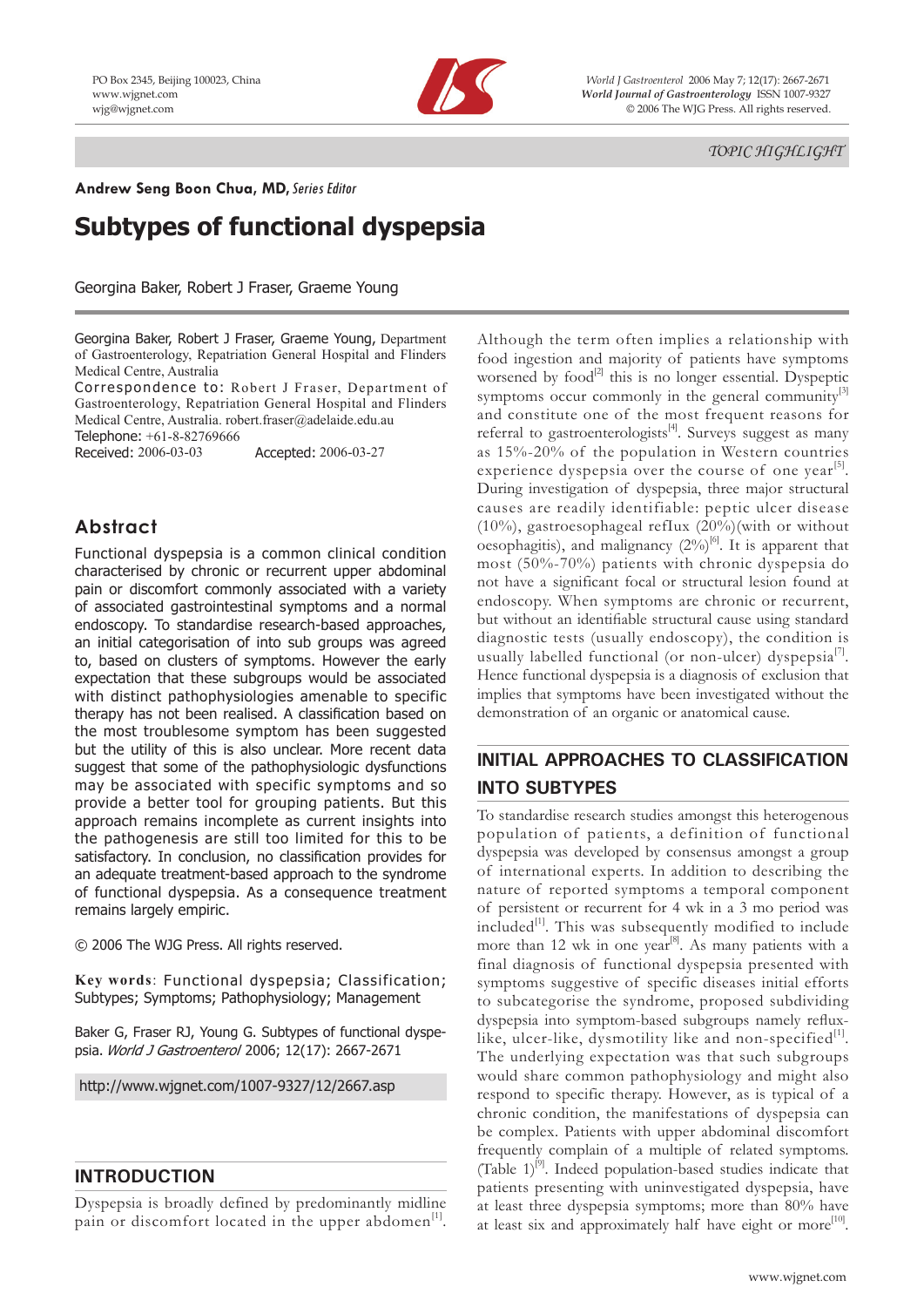| Symptom               | <b>Description</b>                                |  |  |  |
|-----------------------|---------------------------------------------------|--|--|--|
| Pain centred in the   | A subjective unpleasant, patients may feel that   |  |  |  |
| upper abdomen         | tissue damage is occurring. Other symptoms        |  |  |  |
|                       | may be extremely bothersome A subjective          |  |  |  |
|                       | unpleasant without being interpreted as pain.     |  |  |  |
| Discomfort centred in | A subjective unpleasant sensation that is not     |  |  |  |
| the upper abdomen     | interpreted as pain, which may include any of     |  |  |  |
|                       | the symptoms below.                               |  |  |  |
| Early satiety         | A feeling the stomach is overfilled soon after    |  |  |  |
|                       | starting to eat, out of proportion to the size of |  |  |  |
|                       | the meal                                          |  |  |  |
| <b>Fullness</b>       | An unpleasant sensation of the persistence of     |  |  |  |
|                       | food in the stomach (may or may not occur post    |  |  |  |
|                       | prandially).                                      |  |  |  |
| Bloating in the       | A tightness in the upper abdomen, this            |  |  |  |
| upper abdomen         | should be distinguished from true abdominal       |  |  |  |
|                       | distension.                                       |  |  |  |
| Nausea                | A feeling of the need to vomit.                   |  |  |  |
| Retching              | Heaving as if to vomit but no gastric contents    |  |  |  |
|                       | are forced up.                                    |  |  |  |
|                       |                                                   |  |  |  |

**Table 1 Defi nitions of dyspeptic symptoms**

Furthermore, symptoms often vary over time. The initial classifications were expanded to include cluster analysis of these associated symptoms.

With further intensive investigation, it has become apparent that dividing patients with uninvestigated dyspepsia empirically according to clusters of symptoms has not assisted in identifying specific gastrointestinal mechanisms for different symptom types<sup>[11]</sup>. This may well reflect the extensive overlap of symptoms within the empirically derived groupings $[12]$  the frequent association with irritable bowel syndrome<sup>[13]</sup> and the temporal variation in symptoms<sup>[9, 12, 13]</sup>. It also became apparent that the symptom sub classification was a poor predictor of underlying structural abnormality.<sup>[14]</sup>

### **SUB-TYPES IN FUNCTIONAL DYSPEPSIA POST ROME II (TABLE 2)**

Concerns about the lack of progress in understanding the syndrome and the overlap between various symptom clusters resulted in a refinement of these in a subsequrnt consensus agreement<sup>[8]</sup>. In particular the inclusion of patients with predominant symptoms of GORD was considered unwarranted as this entity should be distinguished in its own right. Thus the ROME II assessment of Functional Gastrointestinal Disorders recognised three subtypes of functional dyspepsia<sup>[8]</sup>. (1) Ulcer-like: Characterised by predominantly epigastric pain or discomfort which may worsen with hunger and improve with food or antacids. As with ulcer disease, symptoms may remit and relapse spontaneously. (2) Dysmotility-like: Contained clinical features suggestive of disturbed upper gastrointestinal motility. Thus upper abdominal discomfort aggravated by food commonly associated with nausea, vomiting, bloating and upper satiety together. Anorexia also occurred in part because of the consequences of food ingestion was also a feature and often associated with significant weight loss. (3) Unspecified: Patients with symptoms which did not fit either of the categories above.

|                                         |  |  | Table 2 Categorisation of Adult Functional Gastroenterological |  |
|-----------------------------------------|--|--|----------------------------------------------------------------|--|
| disorders as per Rome II <sup>[1]</sup> |  |  |                                                                |  |

| A: Oesophageal disorders                             |
|------------------------------------------------------|
| Globus                                               |
| Rumination syndrome                                  |
| Functional chest pain of presumed oesophageal origin |
| Functional heartburn                                 |
| Functional dysphagia                                 |
| Unexplained functional oesophageal disorder          |
| B: Gastroduodenal disorders                          |
| Functional dyspepsia                                 |
| Ulcer-like dyspepsia                                 |
| Dysmotility-like dyspepsia                           |
| Unspecified (non-specific dyspepsia)                 |
| Aerophagia                                           |
| Functional vomiting                                  |
| C: Bowel Disorders                                   |
| Irritable bowel syndrome                             |
| Functional abdominal bloating                        |
| Functional constipation                              |
| <b>Functional diarrhoea</b>                          |
| Unspecified functional disorder                      |
| D: Functional abdominal pain                         |
| Functional abdominal pain syndrome                   |
| Unspecified abdominal pain syndrome                  |
| E: Biliary Disorders                                 |
| Gall bladder dysfunction                             |
| Sphincter of Oddi dysfunction                        |
| F: Anorectal disorders                               |
| Functional faecal incontinence                       |
| Functional ano-rectal pain                           |
| Levator ani syndrome                                 |
| Proctalgia Fugax                                     |
| Pelvic floor dyssynergia                             |
|                                                      |

As noted previously, patients with functional dyspepsia often do not fit neatly into symptom cluster classifications, in part because of the wide overlap of symptoms $^{[13]}$ . The attempts to subgroup patients using the Rome II modification has also not been particularly helpful in either clinical practice or research studies $^{[11]}$ . In addition the substantial overlap between dyspeptic groups, those with GORD and other functional gastrointestinal disorders has limited the utility of this approach (Figure  $1$ )<sup>[15]</sup> although it has been suggested that functional dyspepsia can usually be separated from symptoms related to the lower gut (ie Irritable Bowel Syndrome) by the presence of bowel disturbance despite the fact that many patients had bower disturbance deeper and  $IBS<sup>[16]</sup>$ . In the light of the extensive symptom overlap and poor discriminatory value in individual patients, the value of the cluster-based symptom classification has been questioned and possibly replaced by a subcategorisation based on the most troublesome symptom. The value of this approach remains unproven $1^{17}$ . Notwithstanding these restrictions, some recent data suggest that symptom clusters based around specific pathophysiologic disturbances may provide insights into the mechanisms of the functional dyspepsia $^{[2]}$ . These appear to have predictive value and could possibly direct approaches to the development of novel strategies.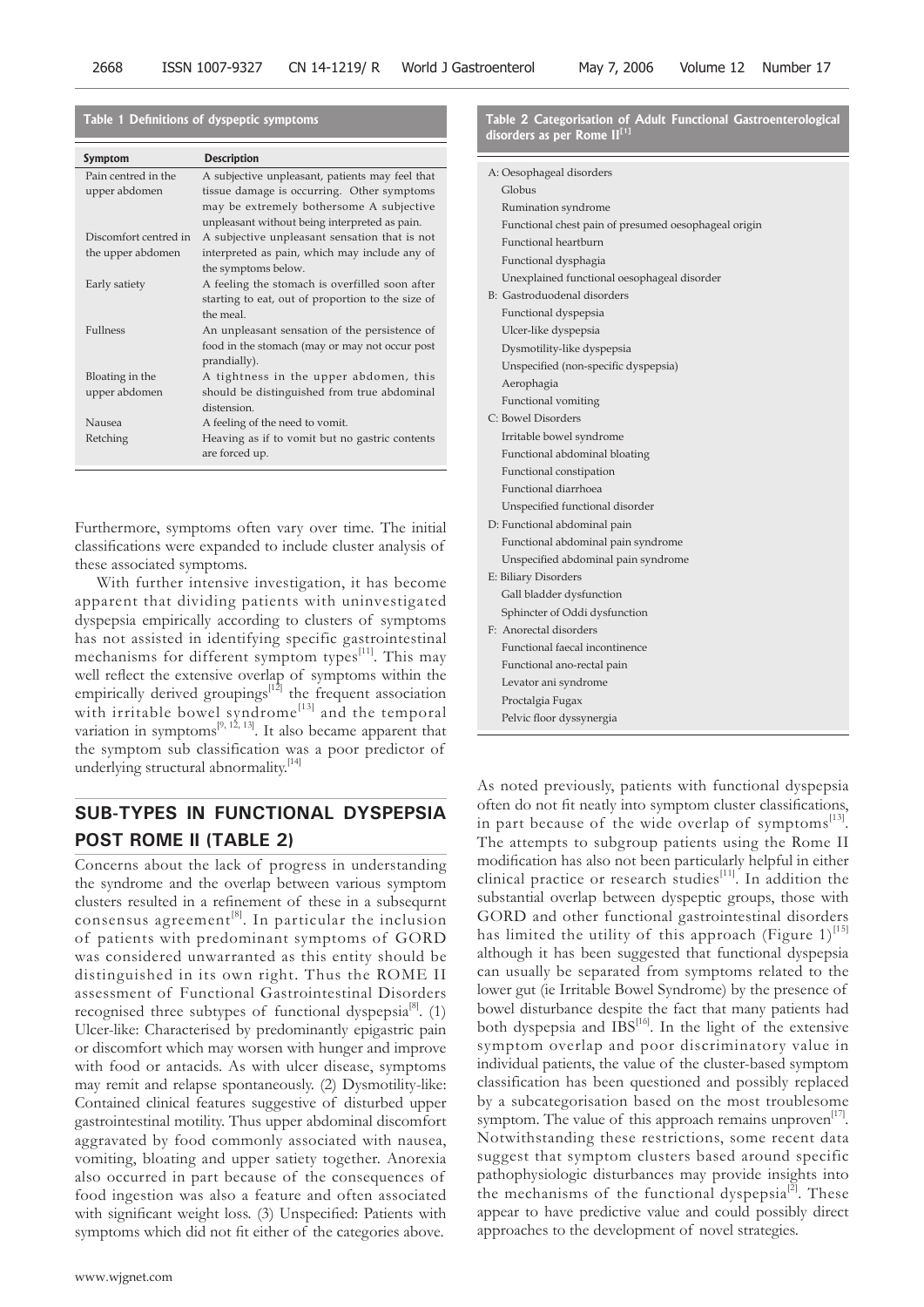

**Figure 1** Schema of overlap of dyspepsia subtypes (according to Rome II) and gastro-oesophageal reflux disease<sup>[15]</sup>

#### *GORD and functional dyspepsia*

It has become obvious that it is important to discriminate between symptoms related to GORD and functional dyspepsia. A sensation of retrosternal or epigastric burning that characteristically radiates towards the throat, is precipitated by meals or the supine posture and is relieved at least temporarily by antacids, is strongly suggestive of GORD<sup>[15]</sup>. Frequent heartburn increases the likelihood of GORD as the cause of symptoms<sup>[6]</sup> although pyrhosis may be much less obvious in the older patient<sup>[18]</sup>. It is likely that the majority of dyspeptic patients with predominantly reflux symptoms have GORD, although only 50% of these patients have oesophagitis at endoscopy. As noted above, the revised criteria in ROME II did not include refluxlike dyspepsia as a sub-grouping of functional dyspepsia, and patients with heartburn as their major symptom are now generally excluded from dyspepsia studies. However it needs to be recognized that many patients with GORD have multiple symptoms<sup>[10]</sup> and a substantial number of patients with GORD also have functional dyspepsia which may be unmasked by successful treatment of GORD with PPI. A number of patients with functional dyspepsia may have heartburn as an extra symptom and the prevalence of GORD in patients with epigastric pain alone is unknown. It is also unclear whether this could represent undiagnosed or non-erosive reflux disease.

#### *Pathophysiologically based sub-groups*

The pathophysiology of functional dyspepsia is unclear and a large number of mechanisms proposed as causative<sup>[19]</sup>. These include delayed gastric emptying<sup>[20,21]</sup>, visceral hypersensitivity<sup>[22]</sup>, impaired gastric accommodation to meals[23], abnormal motility[24], infection with *Helicobacter pylori* (*H pylori*) [25] and CNS dysfunction. In addition, childhood abuse<sup>[26]</sup> and prior gastrointestinal infection<sup>[27]</sup> have been described as precursors to later dyspepsia. However, an association between the majority of these mechanisms and specific symptoms is lacking.

# **CLASSIFICATION ACCORDING TO SPECIFIC PATHOPHYSIOLOGIES ASSOCIATED WITH FUNCTIONAL DYSPEPSIA**

### *Gastric motor and sensory dysfunction*

Although it has long been recognized that gastric emptying

is delayed in approximately 1/3 of patients with functional dyspepsia<sup>[20]</sup>, this does not reliably predict individual patient symptoms, with the exception that there is some association with fullness and bloating<sup>[28, 29]</sup>. Gastric antral hypomotility measured by manometry is well described<sup>[24]</sup>, but may well reflect the limitations of pressure recordings with non-lumen occlusive contractions. More promising are recent descriptions of the proximal gastric function, which may permit better discrimination of some symptoms related to meal ingestion $^{[2]}$ . Thus intolerance to gastric distension suggesting impaired visceral sensitivity has been associated with epigastric pain, and belching<sup>[22]</sup>. Similarly, impaired proximal gastric accommodation has been associated with pain, early satiety and weight loss particularly in young women<sup>[23]</sup>. Of particular interest to clinicians, are reports that these abnormalities can be evaluated with a high calorie drink test<sup>[30]</sup>. This technique potentially allows an office-based approach to address at least some symptoms in these patients, without resorting to invasive gastric barostat techniques, or expensive technology with limited availability $[31-33]$ .

#### *Helicobacter pylori Infection*

Depending on the population under study, between 30%-65% of patients diagnosed with functional dyspepsia have *H pylori*-induced gastritis<sup>[25,34]</sup>. However, a consistent causal link between *H pylori* infection and specific symptom profiles has not reliably been established<sup>[35]</sup>. *H pylori* positive individuals are as likely to have symptoms of bloating and early satiety as symptoms suggestive of peptic ulcer<sup>[17]</sup>. Suggestions that *H pylori* infection has a significant impact on gastric motility have also not been confirmed<sup>[36]</sup>. It is feasible that some of these patients could have undiagnosed peptic ulcer disease. At present, the aetiology of symptoms in *H pylori* patients without peptic ulceration  $i$ s unclear $^{[37]}$ .

#### *Intestinal hypersensitivity*

Dyspeptic symptoms are frequently worsened by food especially those rich in fat. A heightened sensitivity to both lipids<sup>[38]</sup> and acid<sup>[39]</sup> have been reported to be possible mechanisms underlying symptoms. High fat meals slow gastric emptying and hence may accentuate bloating and fullness. A similar effect may be seen with high fibre meals. These studies involved small numbers of patients and their general applicability at this stage remains uncertain.

# **CLASSIFICATION ACCORDING TO POSSIBLE PATHOGENESIS**

The pathogenesis of functional dyspepsia is unknown and probably multi-factorial. Only a minority of patients report previous gastrointestinal infection<sup>[27]</sup> or an acute onset compatible with a post-infective aetiology. Psychological factors especially stress<sup>[40]</sup> and previous abuse<sup>[26]</sup> have been suggested to be important but direct evidence for a causative role is yet to be established. A recent description of an association between dyspeptic symptoms and a functional polymorphism of a G-protein subunit $[41]$  has demonstrated that patients who are homozygous for the GNB3 825C subunit have a higher incidence of abdominal symptoms. The full implications of this is currently under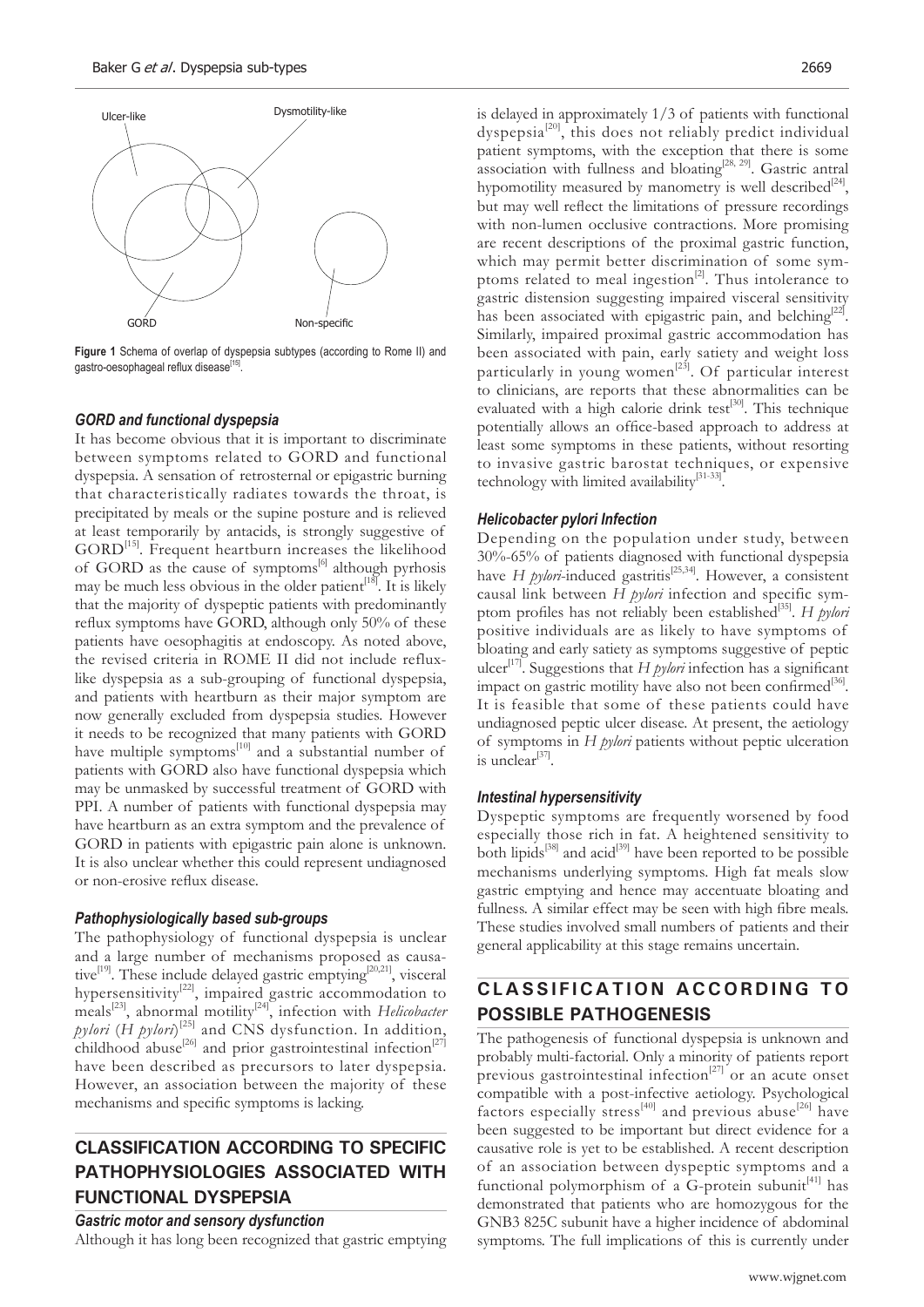investigation. In the light of these uncertainties, further data are required before a meaningful classification based on potential pathogenesis can be undertaken.

#### **THERAPEUTIC IMPLICATIONS**

Given the limited understanding of the pathophysiological basis for symptoms in functional dyspepsia, there are limited options for rational treatment. It appears however unlikely that a single therapy will effectively manage all or even most patients with the condition<sup>[42]</sup>. In addition to general measures such as reassurance and avoiding obvious precipitants, the most commonly available options are: (1) Eradication of *H pylori* infection; (2) Acid reducing therapy; (3) Gastrokinetic agents

#### *Eradication of helicobacter pylori infection*

In patients where abdominal pain is the most bothersome symptom especially if ulcer-like in character, current practice frequently involves eradication of *H pylori* particularly in regions where *H pylori* infection is endemic $[42]$ . This has the advantage of treating patients where the diagnosis of peptic ulcer has been missed as well as reducing the risk of subsequent malignancy. These patients may well be cured, although it must be recognised that the overall direct therapeutic gain from this approach in dyspeptic patients in general is small[43].

#### *Acid-reducing therapy*

Although ulcer-like symptoms would be expected to benefit from acid suppression with simple antacids, H2 receptor antagonists or more recently proton pump inhibitors, the therapeutic benefit is small $[42,44]$ . Some of this may derive from successful management of hidden GORD and peptic ulcer disease.

#### *Gastrokinetic drugs*

Data indicating that patients who have predominant pain are associated with hypersensitivity to gastric distension suggests that targeting modulation of gastric accommodation (such as 5HT1 antagonists) may have a role in the future management<sup>[2]</sup> although such approaches are at present in limited use. In patients with dysmotilitylike symptoms prokinetic therapy is a rational approach especially if supported by objective evidence of delayed gastric emptying or a positive response to a satiety drinking test. Cisapride, a substituted benzamide with activity as a 5HT4 agonist, was arguably the most effective prokinetic agent although the evidence for an effect on symptoms is controversial $[42]$ . The drug has been withdrawn in many countries due to rare but life-threatening cardiac toxicity. Another 5-HT4 agonist with prokinetic activity, mosapride<sup>[45]</sup>, has not been widely released. Newer agents such as tegaserod<sup>[46]</sup> and itopride<sup>[47]</sup> are currently undergoing evaluation. In patients with *H pylori* gastritis there is the theoretical possibility that gastritis-induced hypersensitivity may be ameliorated by treating the infection<sup>[35]</sup>.

In conclusion, the sub-classification of functional dyspepsia is currently in transition. The early expec-

tation that particular subtypes based on dominant symptom clusters would be associated with specific pathophysiologic disturbances has not been realised, although these descriptive terms remain entrenched in clinical practice. More recent data support a division into pathophysiologically-based patient groupings. In particular there appears to be an association between slow gastric emptying and dysmotility-like symptoms whilst hypersensitivity to gastric distension is more common in patients with post prandial pain. Eradication of *H pylori* gastritis has limited direct therapeutic gain. Patients with predominantly reflux symptoms need exclusion of GORD. Until further data are available it seems rationale to base initial therapy on the suspected pathophysiological abnormalities rather than symptoms, although well evaluated therapeutic options are limited. Further research is required to clarify the relationship between symptoms and motor and sensory dysfunction to provide an evidence-based management strategy.

#### **REFERENCES**

- 1 **Talley N**, Colin-Jones D, Koch KL. Functional dyspepsia. A classification with guidelines for diagnosis and management. *Gastroenterol Int* 1991; **4**: 145-160
- 2 **Tack J**, Bisschops R, Sarnelli G. Pathophysiology and treatment of functional dyspepsia. *Gastroenterology* 2004; **127**: 1239-1255
- 3 **Drossman DA**, Li Z, Andruzzi E, Temple RD, Talley NJ, Thompson WG, Whitehead WE, Janssens J, Funch-Jensen P, Corazziari E. U.S. householder survey of functional gastrointestinal disorders. Prevalence, sociodemography, and health impact. *Dig Dis Sci* 1993; **38:** 1569-1580
- 4 **Meineche-Schmidt V**, Jorgensen T. Investigation and therapy in patients with different types of dyspepsia: a 3 year followup study from general practice. *Fam Pract* 2000; **17**: 514-521
- 5 **El-Serag HB**, Talley NJ. Systemic review: the prevalence and clinical course of functional dyspepsia. *Aliment Pharmacol Ther* 2004; **19**: 643-654
- 6 **Talley NJ**, Vakil NB, Moayyedi P. American gastroenterological association technical review on the evaluation of dyspepsia. *Gastroenterology* 2005; **129:** 1756-1780
- 7 **Talley N**, Stanghellini V, Heading RC, Koch KL, Malagelada JR, Tytgat GN. Functional gastroduodenal disorders. *Gut* 1999; 45 Suppl **2**: II37- II42
- 8 **Talley N,** Stanghellini V, Heading R, Koch K, Malagelada JR, Tytgat GN. Functional gastroduodenal disorders. In: Drossman DA, ed. Rome II: the functional gastrointestinal disorders. McLean, VA: Degnon, 2000: 299-350
- 9 **Talley NJ**, Zinsmeister AR, Schleck CD, Melton LJ, 3rd. Dyspepsia and dyspepsia subgroups: a population-based study. *Gastroenterology* 1992; **102**: 1259-1268
- 10 **Thomson AB**, Barkun AN, Armstrong D, Chiba N, White RJ, Daniels S, Escobedo S, Chakraborty B, Sinclair P, Van Zanten SJ. The prevalence of clinically significant endoscopic findings in primary care patients with uninvestigated dyspepsia: the Canadian Adult Dyspepsia Empiric Treatment - Prompt Endoscopy (CADET-PE) study. *Aliment Pharmacol Ther* 2003; **17**: 1481-1491
- Eslick GD, Howell SC, Hammer J, Talley NJ. Empirically derived symptom sub-groups correspond poorly with diagnostic criteria for functional dyspepsia and irritable bowel syndrome. A factor and cluster analysis of a patient sample. *Aliment Pharmacol Ther* 2004; **19**: 133-140
- 12 **Grainger SL**, Klass HJ, Rake MO, Williams JG. Prevalence of dyspepsia: the epidemiology of overlapping symptoms. *Postgrad Med J* 1994; **70**: 154-161
- 13 **Agreus L**, Svardsudd K, Nyren O, Tibblin G. Irritable bowel